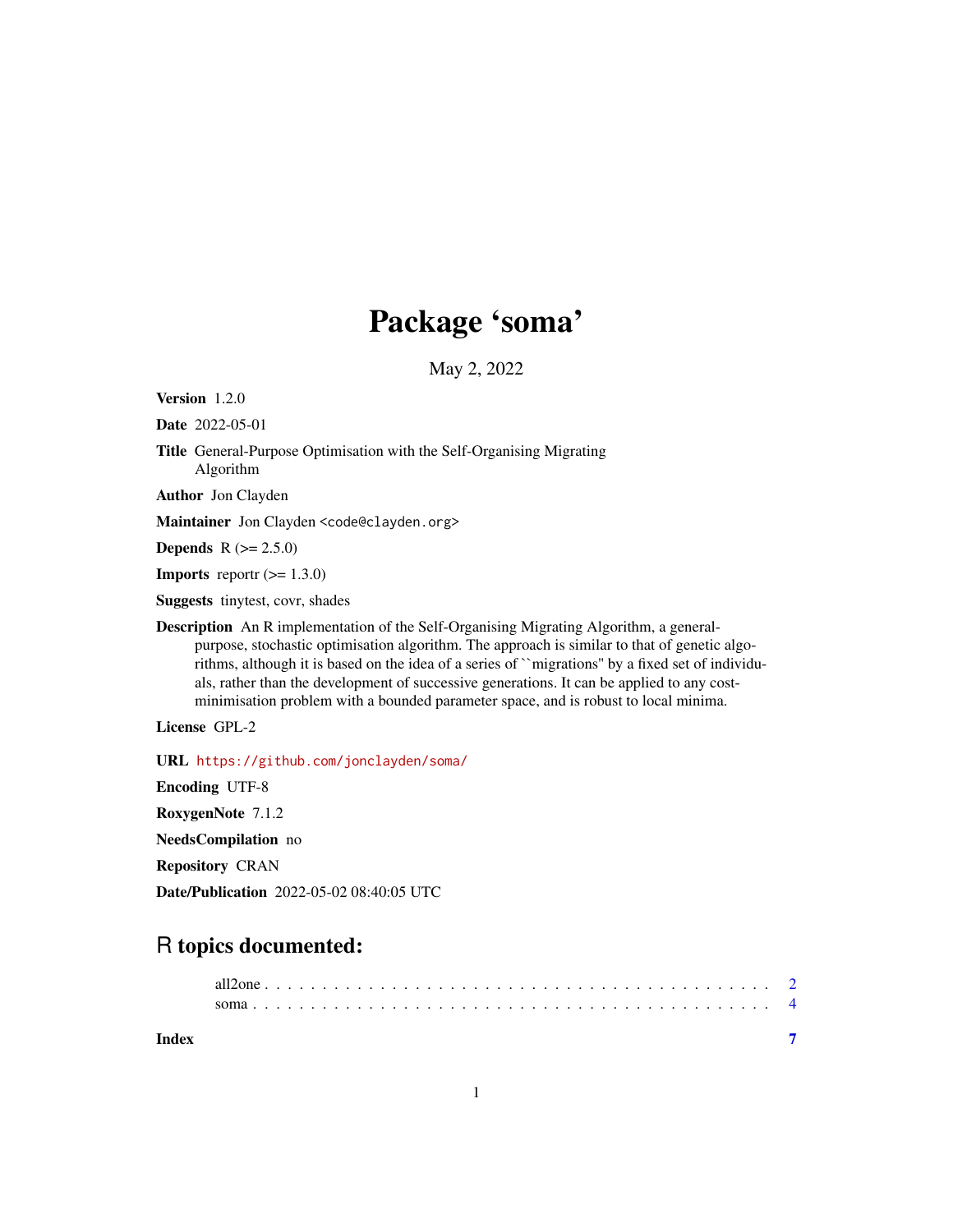#### <span id="page-1-2"></span><span id="page-1-1"></span><span id="page-1-0"></span>Description

These functions generate option lists (and provide defaults) for the SOMA algorithm variants available in the package, which control how the algorithm will proceed and when it will terminate. Each function corresponds to a different top-level strategy, described in a different reference.

#### Usage

```
all2one(
  populationSize = 10L,
  nMigrations = 20L,
 pathLength = 3,
  stepLength = 0.11,
  perturbationChance = 0.1,
 minAbsoluteSep = 0,minRelativeSep = 0.001
)
t3a(
  populationSize = 30L,
  nMigrations = 20L,
  nSteps = 45L,
 migrantPoolSize = 10L,
  leaderPoolSize = 10L,
  nMigrants = 4L,
 minAbsoluteSep = 0,minRelativeSep = 0.001
)
pareto(
  populationSize = 100L,
  nMigrations = 20L,
  nSteps = 10L,
  perturbationFrequency = 1,
  stepFrequency = 1,
 minAbsoluteSep = 0,minRelativeSep = 0.001
)
```
#### Arguments

populationSize The number of individuals in the population. It is recommended that this be somewhat larger than the number of parameters being optimised over, and it should not be less than 2. The default varies by strategy.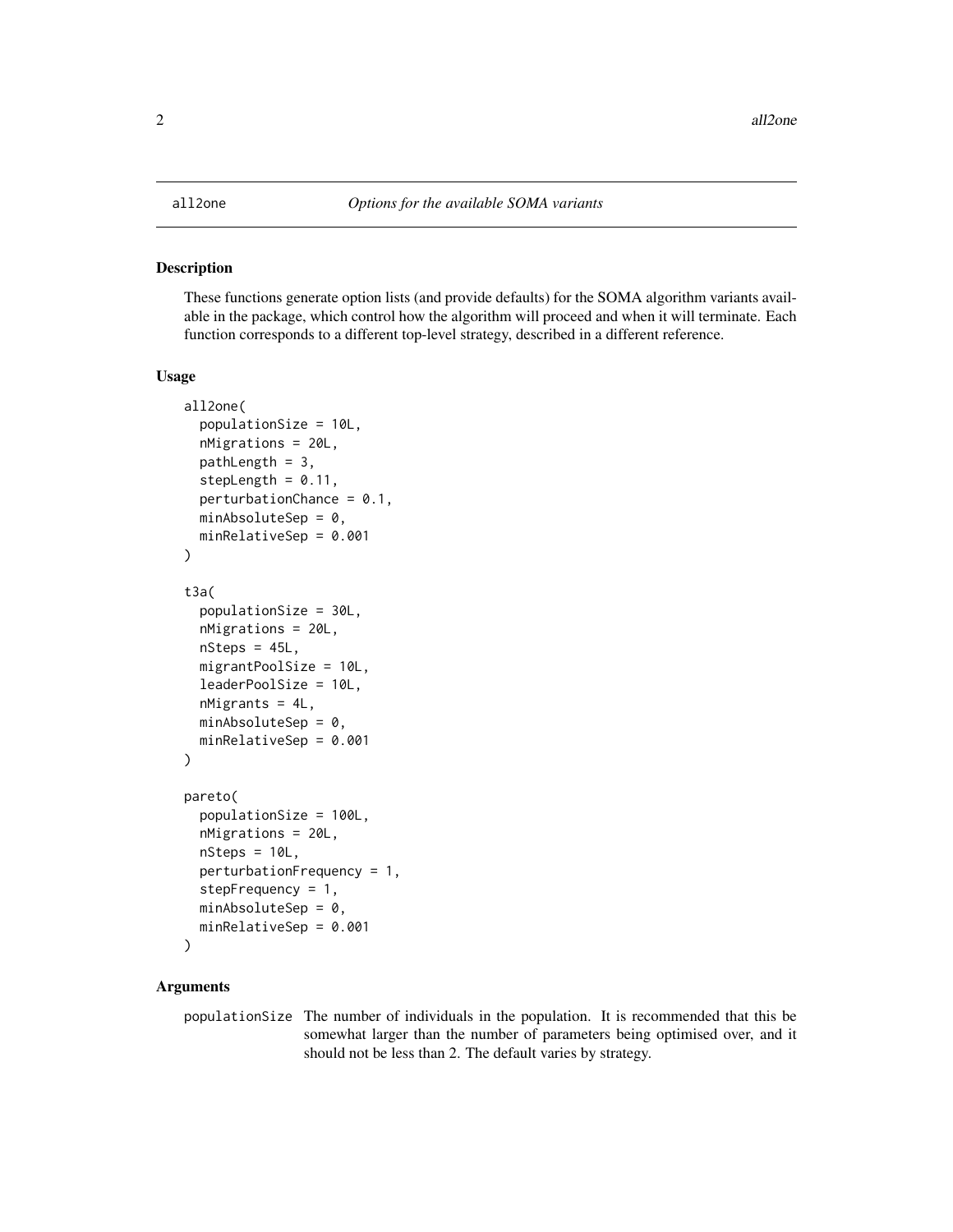#### all2one 3

| nMigrations        | The maximum number of migrations to complete.                                                                                                                                                                                                              |
|--------------------|------------------------------------------------------------------------------------------------------------------------------------------------------------------------------------------------------------------------------------------------------------|
| pathLength         | The distance towards the leader that individuals may migrate. A value of 1 corre-<br>sponds to the leader's position itself, and values greater than one (recommended)<br>allow for some overshoot.                                                        |
| stepLength         | The granularity at which potential steps are evaluated. It is recommended that<br>the pathLength not be a whole multiple of this value.                                                                                                                    |
| perturbationChance |                                                                                                                                                                                                                                                            |
|                    | The probability that individual parameters are changed on any given step.                                                                                                                                                                                  |
| minAbsoluteSep     | The smallest absolute difference between the maximum and minimum cost func-<br>tion values. If the difference falls below this minimum, the algorithm will ter-<br>minate. The default is 0, meaning that this termination criterion will never be<br>met. |
| minRelativeSep     | The smallest relative difference between the maximum and minimum cost func-<br>tion values. If the difference falls below this minimum, the algorithm will ter-<br>minate.                                                                                 |
| nSteps             | The number of candidate steps towards the leader per migrating individual. This<br>option is used instead of pathLength and stepLength under the T3A and Pareto<br>strategies, where the step length is variable.                                          |
|                    | migrantPoolSize, leaderPoolSize                                                                                                                                                                                                                            |
|                    | The number of randomly selected individuals to include in the migrant and<br>leader pools, respectively, under the T3A strategy.                                                                                                                           |
| nMigrants          | The number of individuals that will migrate, at each migration, under the T3A<br>strategy.                                                                                                                                                                 |
|                    | perturbationFrequency, stepFrequency                                                                                                                                                                                                                       |
|                    | Scale factors affecting how rapidly the perturbation probability and step sizes                                                                                                                                                                            |
|                    | fluctuate under the Pareto strategy.                                                                                                                                                                                                                       |

#### Details

All To One (the all2one function) is the original SOMA strategy. At each "migration", the cost function is evaluated for all individuals in the population, and the one with the lowest value is designated the "leader". All other individuals migrate towards the leader's position in some or all dimensions of the parameter space, with a fixed probability of perturbation in each dimension. Each migration is evaluated against the cost function at several points on the line towards the leader, and the location with the lowest value becomes the individual's starting position for the next migration.

The Team To Team Adaptive (T3A) strategy (Diep, 2019) differs in that only a random subset of individuals are selected into a migrant pool and a leader pool for any given migration. A subset of most optimal migrants are then migrated towards the single most optimal individual from the leader pool. The perturbation probability and step length along the trajectory towards the leader also vary according to formulae given by the strategy author as the algorithm progresses through the migrations.

In the Pareto strategy (Diep et al., 2019), all individuals are sorted by cost function value at the start of each migration. The leader is selected randomly from the top  $4\%$  (20% of 20%) of most optimal individuals, and a single migrant is chosen at random from between the 20th and the 36th percentiles of the population (the top 20% of the bottom 80%). The perturbation probability and the step length again vary across migrations, but this time in a sinusoidal fashion, and the migrant is updated in all dimensions, but some more slowly than others.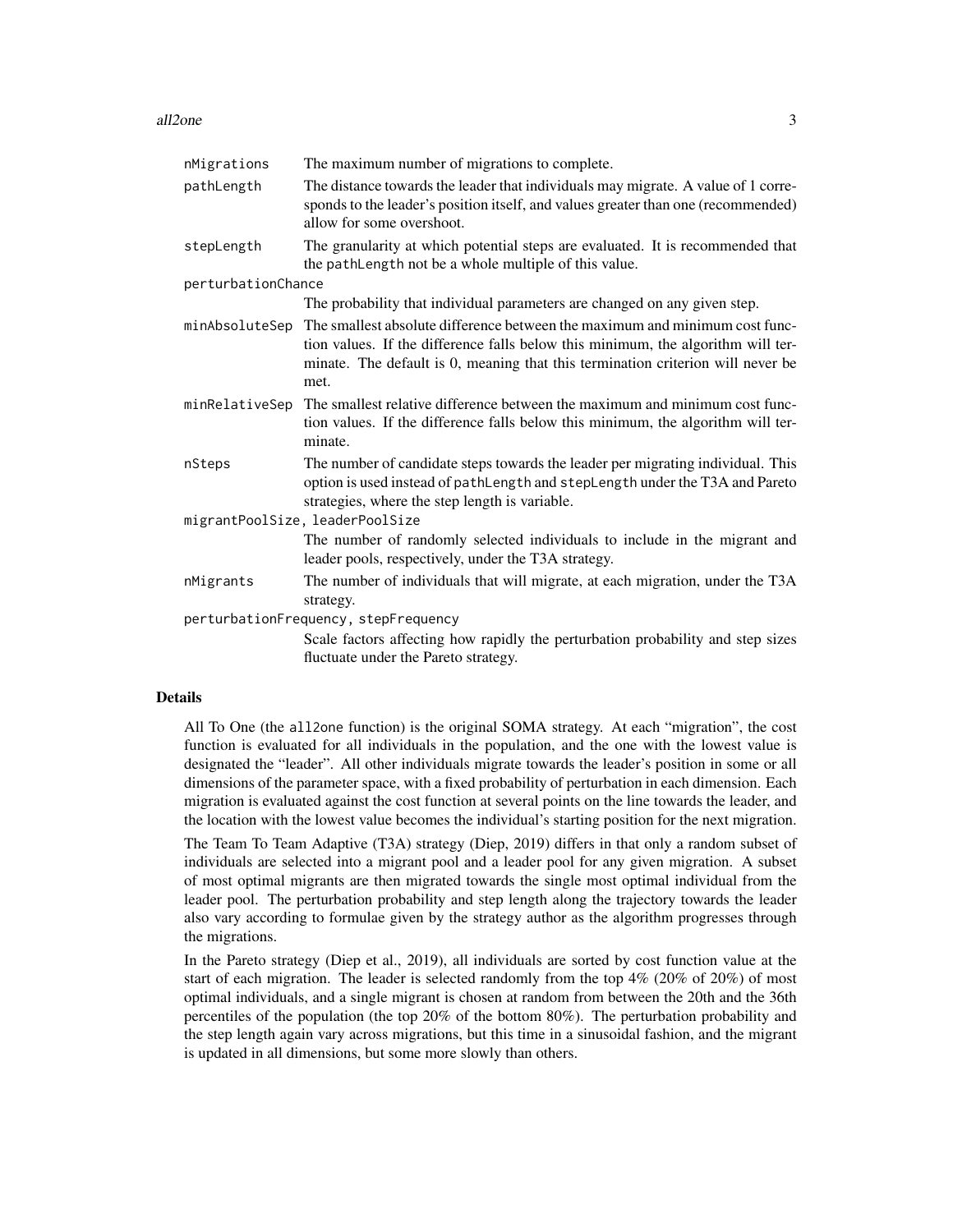#### <span id="page-3-0"></span>Value

A list of class "soma.options".

#### Author(s)

Jon Clayden <code@clayden.org>

#### References

I. Zelinka (2004). SOMA - self-organizing migrating algorithm. In G.C. Onwubolu & B.V. Babu, eds, New optimization techniques in engineering. Volume 141 of "Studies in Fuzziness and Soft Computing", pp. 167-217. Springer.

Q.B. Diep (2019). Self-Organizing Migrating Algorithm Team To Team Adaptive – SOMA T3A. In proceedings of the 2019 IEEE Congress on Evolutionary Computation (CEC), pp. 1182-1187. IEEE.

Q.B. Diep, I. Zelinka & S. Das (2019). Pareto-Based Self-Organizing Migrating Algorithm. Mendel 25(1):111-120.

soma *The Self-Organising Migrating Algorithm*

#### **Description**

The Self-Organising Migrating Algorithm (SOMA) is a general-purpose, stochastic optimisation algorithm. The approach is similar to that of genetic algorithms, although it is based on the idea of a series of "migrations" by a fixed set of individuals, rather than the development of successive generations. It can be applied to any cost-minimisation problem with a bounded parameter space, and is robust to local minima.

#### Usage

```
soma(costFunction, bounds, options = list(), init = NULL, ...)
```
bounds(min, max)

## S3 method for class 'soma'  $plot(x, y = NULL, add = FALSE, ...)$ 

#### Arguments

| costFunction | A cost function which takes a numeric vector of parameters as its first argument,<br>and returns a numeric scalar representing the associated cost value. |
|--------------|-----------------------------------------------------------------------------------------------------------------------------------------------------------|
| bounds       | A list with elements min and max, each a numeric vector giving the upper and<br>lower bounds for each parameter, respectively.                            |
| options      | A list of options for the SOMA algorithm itself, usually generated by functions<br>like all2one.                                                          |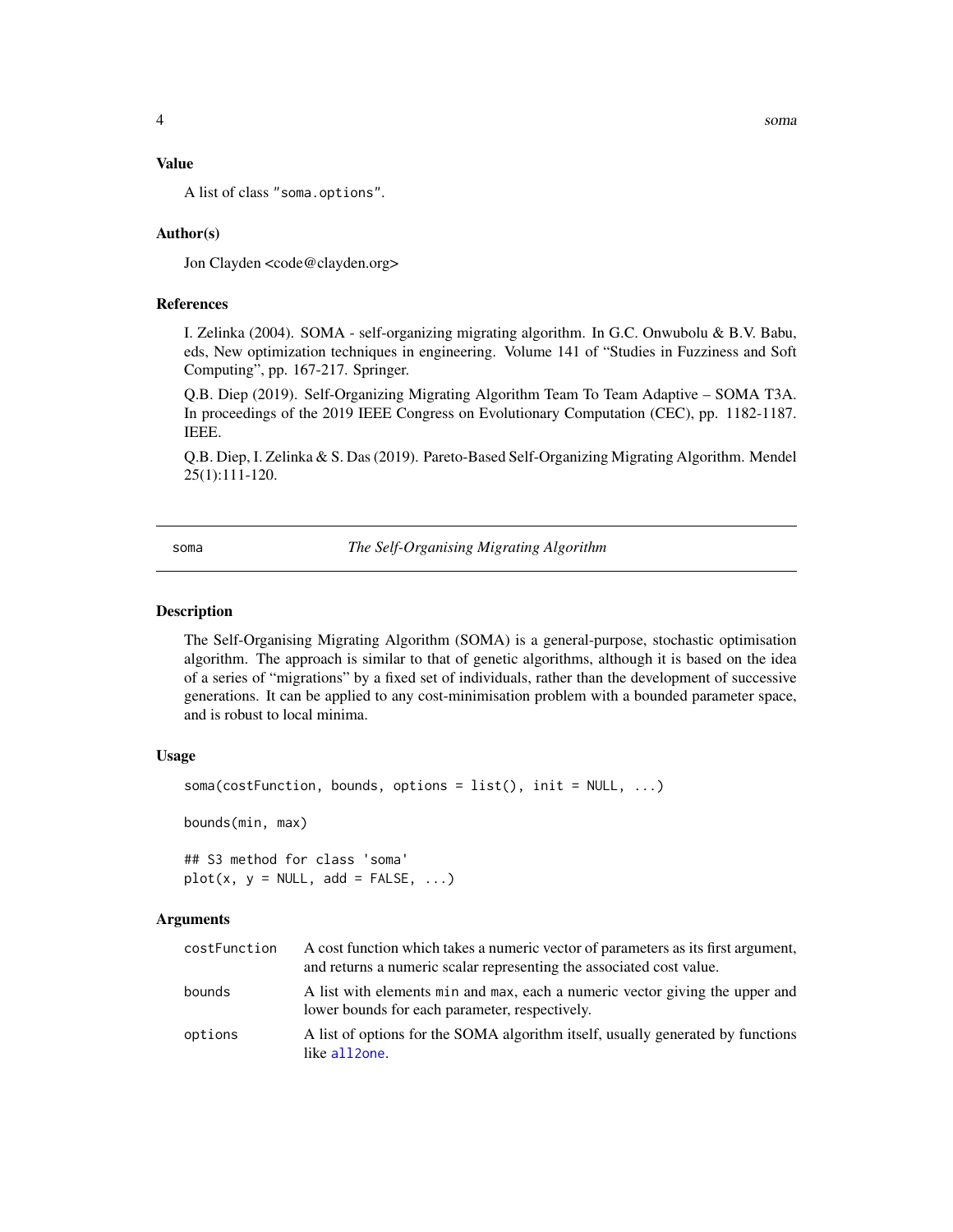#### <span id="page-4-0"></span>soma  $5$

| init     | An optional matrix giving the starting population's positions in parameter space,<br>one per column. If omitted, initialisation is random (as is usual for SOMA), but<br>specifying a starting state can be helpful when running the algorithm in stages<br>or investigating the consistency of solutions. |
|----------|------------------------------------------------------------------------------------------------------------------------------------------------------------------------------------------------------------------------------------------------------------------------------------------------------------|
|          | Additional parameters to cost Function (for soma) or the default plotting method<br>(for plot.soma).                                                                                                                                                                                                       |
| min, max | Vectors of minimum and maximum bound values for each parameter to the<br>costFunction.                                                                                                                                                                                                                     |
| X        | An object of class "soma".                                                                                                                                                                                                                                                                                 |
| y        | Ignored.                                                                                                                                                                                                                                                                                                   |
| add      | If TRUE, add to an existing plot canvas.                                                                                                                                                                                                                                                                   |

#### Value

A list of class "soma", containing the following elements.

leader The index of the "leader", the individual in the population with the lowest cost.

- population A matrix whose columns give the parameter values for each individual in the population at convergence.
- cost A vector giving the cost function values for each individual at convergence.
- history A vector giving the cost of the leader for each migration during the optimisation. This should be nonincreasing.

migrations The number of migrations completed.

evaluations The number of times the costFunction was evaluated.

A plot method is available for this class, which shows the history of leader cost values during the optimisation.

#### Author(s)

R implementation by Jon Clayden <code@clayden.org>.

#### References

I. Zelinka (2004). SOMA - self-organizing migrating algorithm. In G.C. Onwubolu & B.V. Babu, eds, New optimization techniques in engineering. Volume 141 of "Studies in Fuzziness and Soft Computing", pp. 167-217. Springer.

#### See Also

[soma.options](#page-1-2) for setting options.[optim](#page-0-0) implements other general-purpose optimisation methods.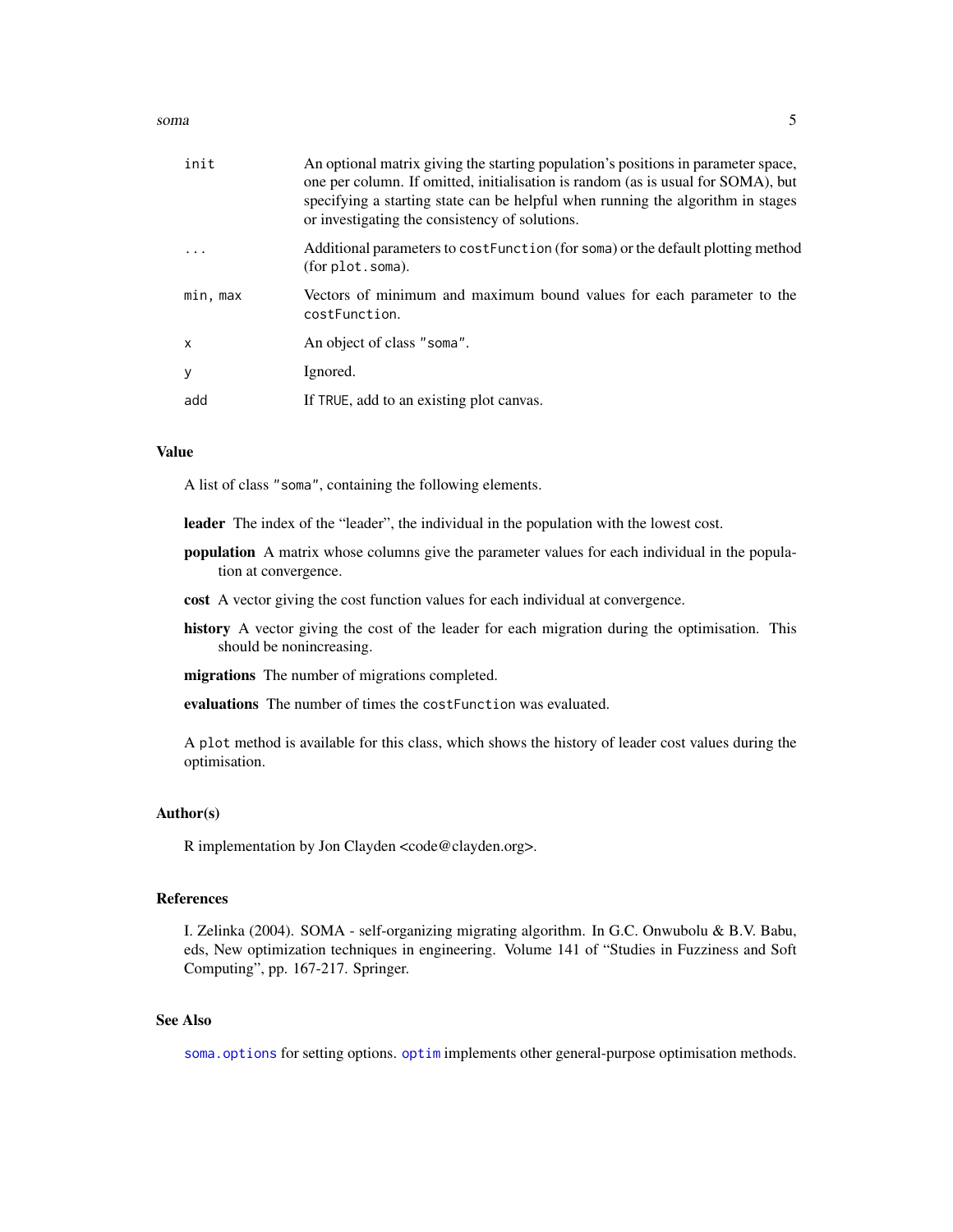### Examples

```
# Rastrigin's function, which contains many local minima
rastrigin <- function (x) 10 * \text{length}(x) + \text{sum}(x^2 - 10 * \text{cos}(2*pi*x))# Find the global minimum over the range -5 to 5 in each parameter
x \leftarrow soma(rastrigin, bounds(c(-5,-5), c(5,5)))
# Find the location of the leader - should be near the true minimum of c(0,0)print(x$population[,x$leader])
# Plot the cost history of the leaders
plot(x)
```